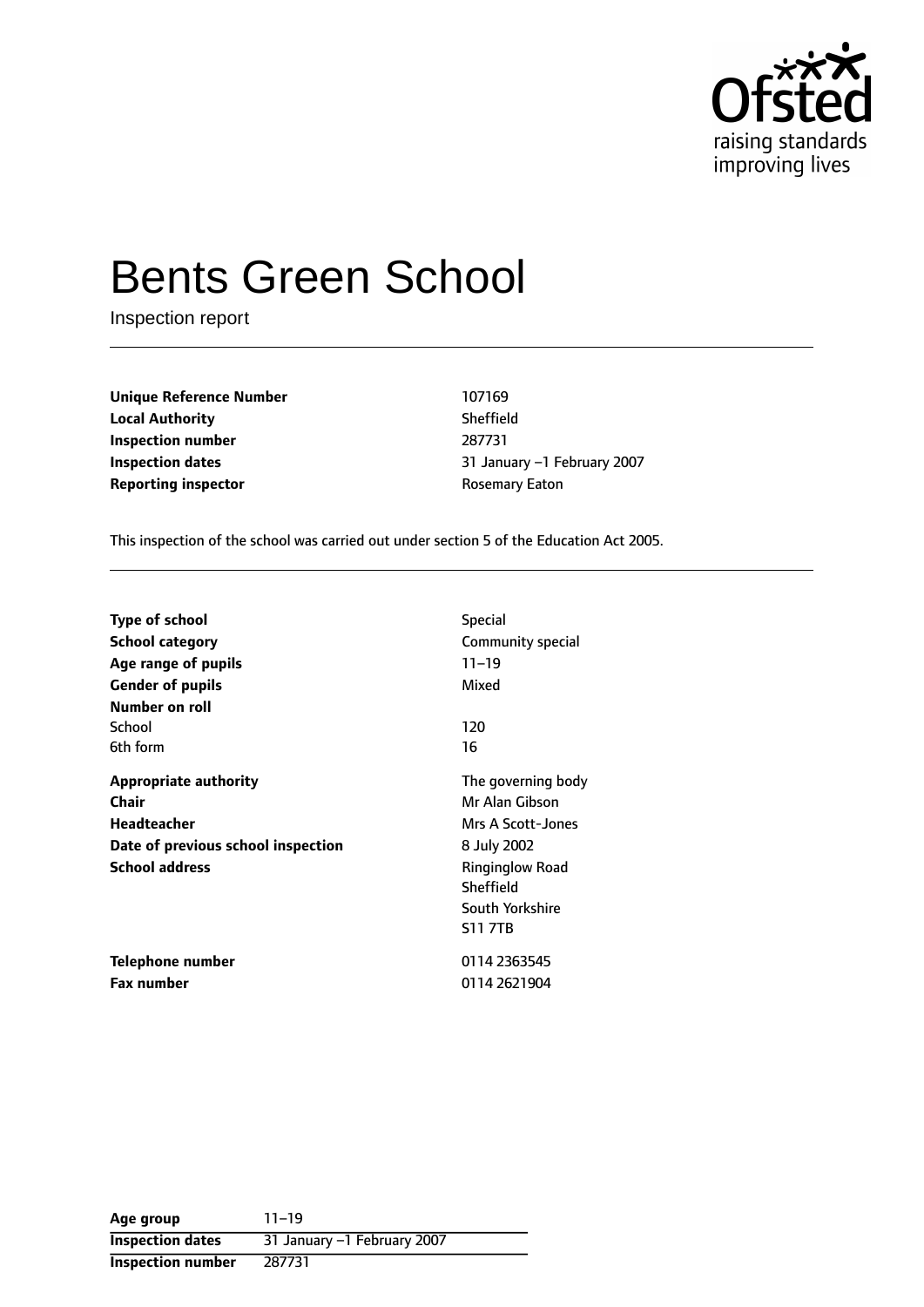.

© Crown copyright 2007

#### Website: www.ofsted.gov.uk

This document may be reproduced in whole or in part for non-commercial educational purposes, provided that the information quoted is reproduced without adaptation and the source and date of publication are stated.

Further copies of this report are obtainable from the school. Under the Education Act 2005, the school must provide a copy of this report free of charge to certain categories of people. A charge not exceeding the full cost of reproduction may be made for any other copies supplied.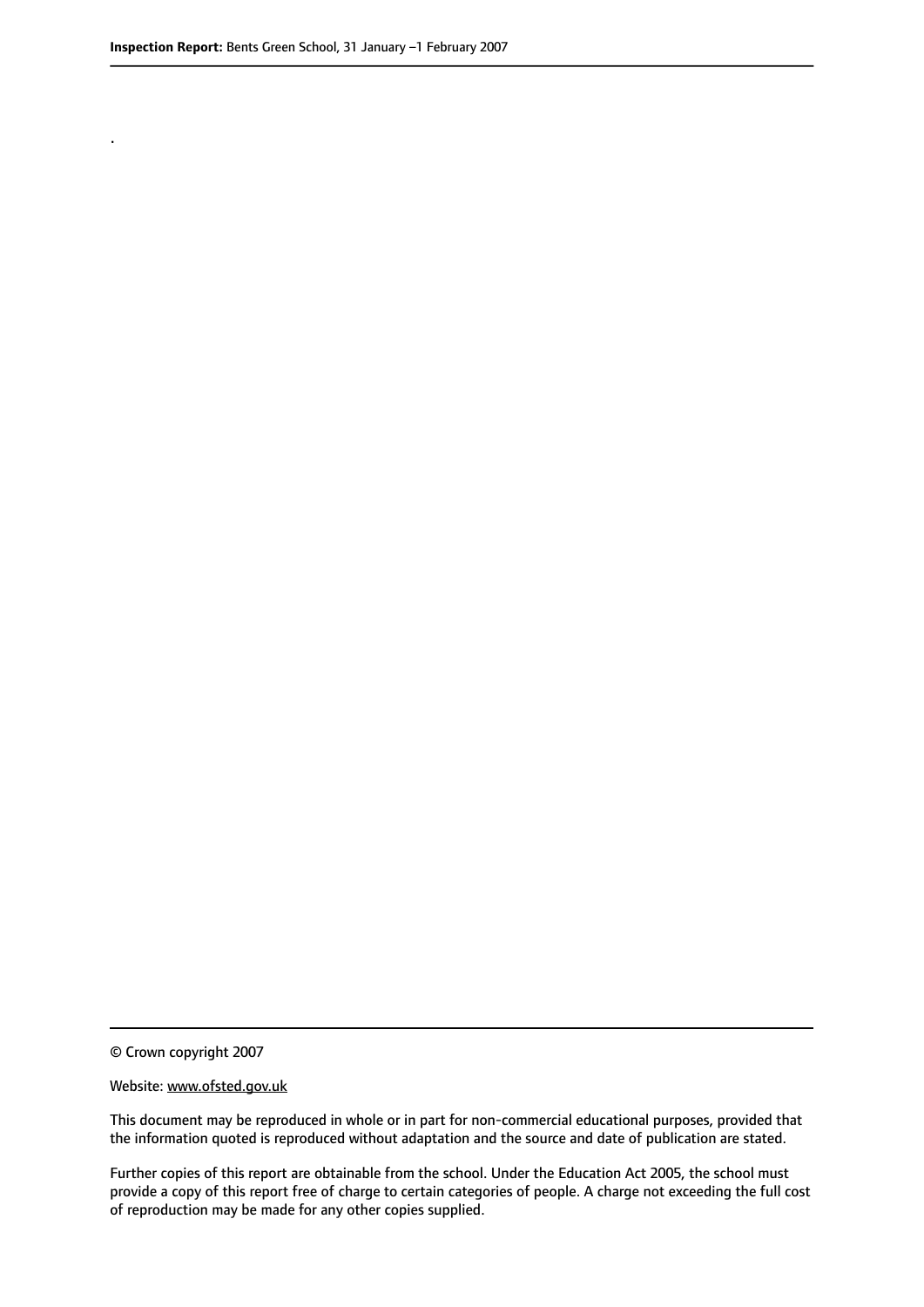# **Introduction**

The inspection was carried out by two Additional Inspectors.

## **Description of the school**

This is a school for students with complex communication and interaction difficulties. The majority of students have autistic spectrum disorders and most also have moderate learning difficulties. Many have additional medical problems or social, emotional or behavioural difficulties. Most students are from White British backgrounds. A few are in the early stages of learning English as an additional language. The local authority looks after a very small number of students. Currently, only 16 students are girls. The school has achieved the Healthy Schools standard, the local careers standards and won a national award for sex and relationships education. The sixth form opened in 2002. All sixth form students have autistic spectrum disorders and only stay on at school if they are not ready to cope with college. The school's residential unit provides overnight accommodation. Around one third of the students stay for one or two weekday nights per week during term time. The provision is inspected annually by the Commission for Social Care Inspection (CSCI). The Friends of Bents Green provide holiday and Saturday clubs for students from this and other schools.

## **Key for inspection grades**

| Grade 1 | Outstanding  |
|---------|--------------|
| Grade 2 | Good         |
| Grade 3 | Satisfactory |
| Grade 4 | Inadequate   |
|         |              |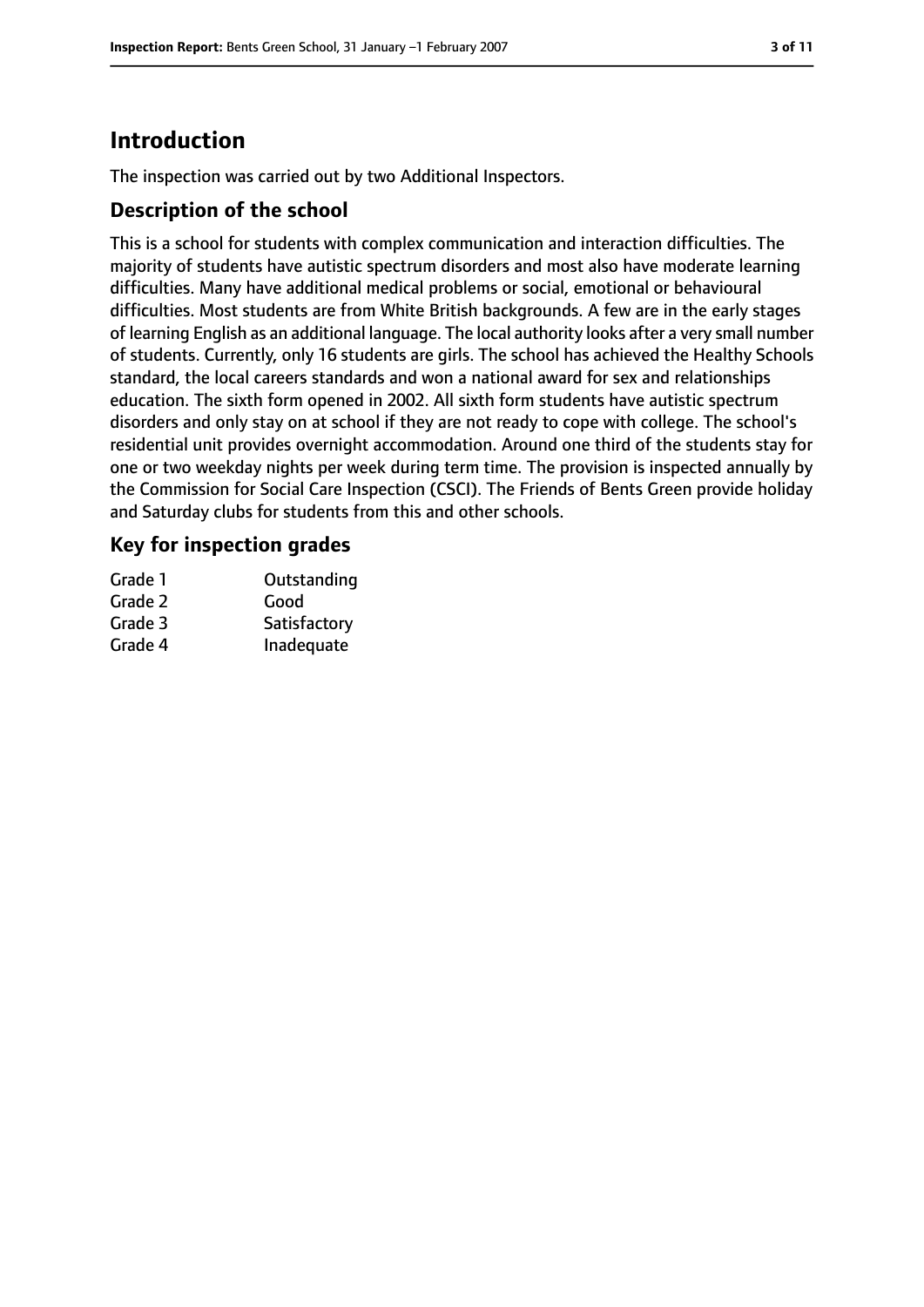# **Overall effectiveness of the school**

#### **Grade: 1**

This is an outstanding school, confirming overall the school's view of itself. It provides outstanding value for money. All staff work together to create, in the words of parents, 'a consistent and supportive ethos'. As a result, students say, 'it's a really nice place to be' and 'you can always count on a teacher'. Students' personal development is exceptional, rooted in the school's utter commitment to equipping them in every way for adult life. Approaches and programmes are devised to suit their particular needs. Consequently, they develop the communication skills and self-confidence needed to cope with challenges such as asking in shops for precisely what they want, rather than picking it up in a supermarket. They are clear about healthy lifestyles and enjoy sport greatly. Regular, carefully planned outings during the day or in the residential setting contribute to students' clear understanding of how to stay safe. Students make exceptional progress in managing their own behaviour. They become increasingly able to accept responsibility and to be as independent as possible. The outstanding curriculum provides exceptional opportunities for students to learn about the world of work, helping to ensure that they are prepared exceptionally well for their lives after school. Care, guidance and support are all extremely effective. Because they feel safe, students are willing to tackle new experiences and cooperate with others. The boarding provision is good overall and has many strengths. The most recent CSCI report highlights a need to update the accommodation.

Owing to students' learning difficulties and/or disabilities, standards in the school are very low. However, achievement is outstanding throughout the school, especially in speaking and listening, reading and mathematics. Progress in writing, while very good, is a little slower. This remarkable achievement is linked closely to students' extremely good personal development, but is chiefly the product of outstanding teaching. Staff's very detailed knowledge of each student's learning and emotional needs is gathered through comprehensive assessment procedures. Teachers adapt lessons consistently well to enable individuals to move forward at the pace that suits them best, helping them to meet their targets for learning and personal development.

After describing the school as 'excellent', one parent noted understandably that 'None of this would be assured to the same extent without the strong leadership of the headteacher.' Leadership and management are first-rate, because all staff share the headteacher's determination to achieve excellence. They demonstrate this by constantly seeking to meet students' needs effectively. As a result, there has been outstanding improvement since the previous inspection and the school's capacity to continue to develop is equally strong. Self-evaluation is thorough and wide ranging, providing a very accurate view of the school's strengths and identifying the next steps to improve further. This is a very outward-looking and ambitious school, which meets its students' complex and diverse needs exceptionally well.

#### **Effectiveness and efficiency of the sixth form**

#### **Grade: 1**

Learners' progress and achievement are exceptional. They gain a broad range of accreditation, including Entry Level certificates in such relevant topics as healthy lifestyles and applying for jobs and courses. The quality of teaching and learning and the curriculum are outstanding. Together, they give learners the skills and confidence to enable them to move on successfully to further education or employment. Learners appreciate that the sixth form is different from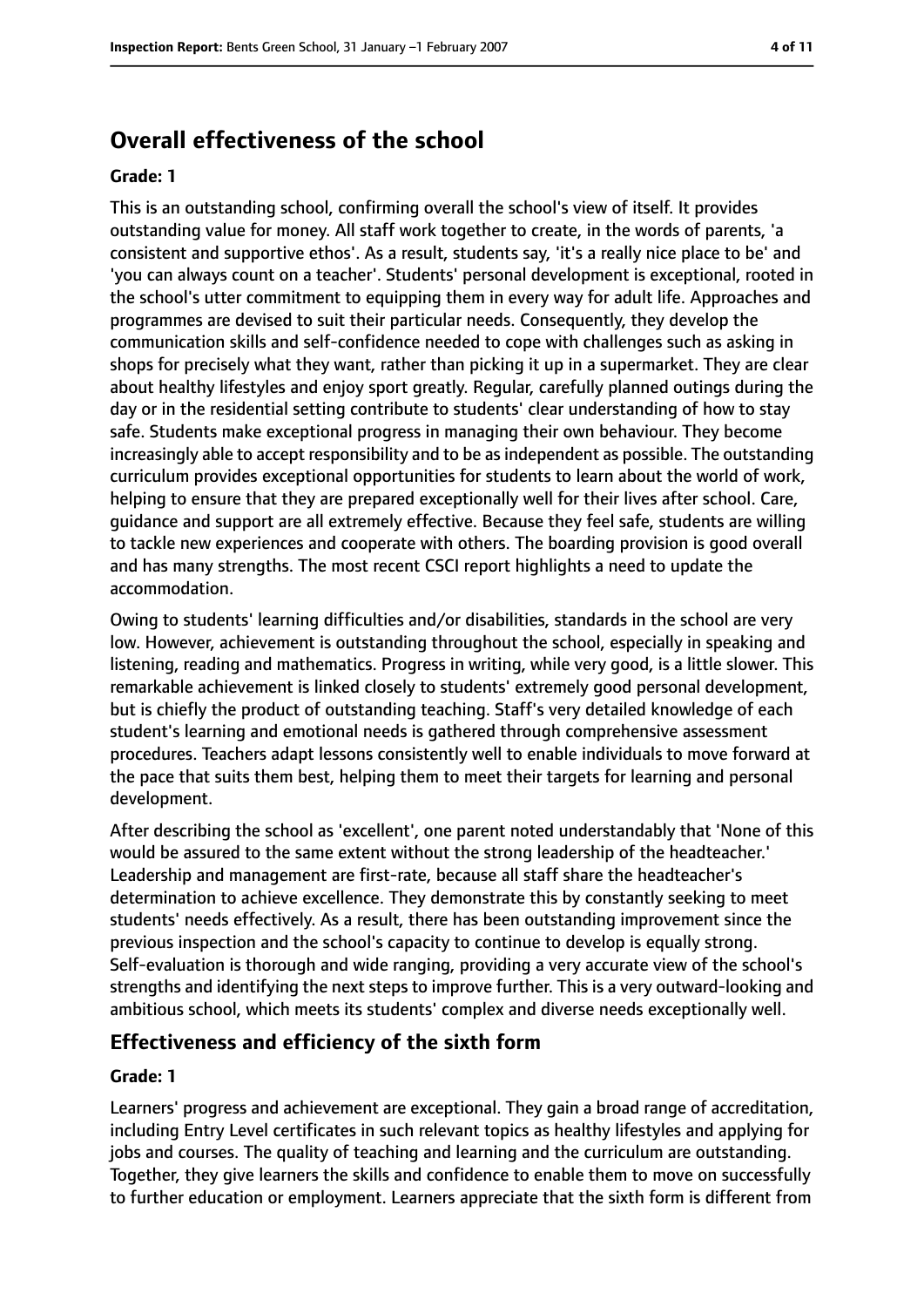the rest of the school, because they spend more time off-site, at further education colleges, for example. Overnight stays in the residential setting enable all learners to practise independent living skills and learn to be more autonomous. Their personal development is outstanding. The school judges leadership and management of the sixth form to be good. Although its manager has not long been in post, highly effective systems are in place to ensure that leadership and management are actually outstanding.

# **Effectiveness and efficiency of boarding provision**

## **Grade: 2**

The draft 2006 CSCI report indicates that the vast majority of National Minimum Standards are met or exceeded. However, the accommodation is in need of modernisation and refurbishment. There are no outstanding recommendations from the previous report. The boarding provision contributes very strongly to the personal development of the students who stay overnight. Regular outings, for example to cinemas or shopping centres, provide excellent opportunities for students to develop social skills. The care staff promote students' enjoyment and achievement exceptionally well, aided by very strong links with teachers and students' homes. Students especially like the varied activities and socialising with friends and staff.

# **What the school should do to improve further**

- Improve students' written communication skills in all subjects.
- Carry out the recommendations of the most recent CSCI report, especially with regard to improving the residential accommodation.

# **Achievement and standards**

#### **Grade: 1**

#### **Grade for sixth form: 1**

When they join the school, students are working at levels very much lower than those found in mainstream schools. They make outstanding progress in mathematics and in English overall, although progress is slower in writing and the levels students reach are not quite as high. The school sets very challenging targets for each student and these are nearly always met. Girls and boys make equally rapid progress. The same is true of the very few from minority ethnic groups, those with English as an additional language or students looked after by the local authority. Students with the most complex learning difficulties move forward in very small steps, but their achievement is just as outstanding as the highest-attaining students. By the end of Year 11, all students are very successful in a variety of externally accredited courses. Depending on their ability, they gain, for example, Assessment and Qualifications Alliance Units, Entry Level certificates, Award Scheme Development and Accreditation Network awards, Junior Sports Leader awards or GCSE passes.

# **Personal development and well-being**

#### **Grade: 1**

#### **Grade for sixth form: 1**

Spiritual, moral, social and cultural development is outstanding. Students learn to appreciate a very wide range of music and art and they regularly have time to reflect on issues during religious education lessons. They develop a keen understanding of how they should behave. As a result, staff seldom need to intervene to ensure fair play, for example, during lunchtime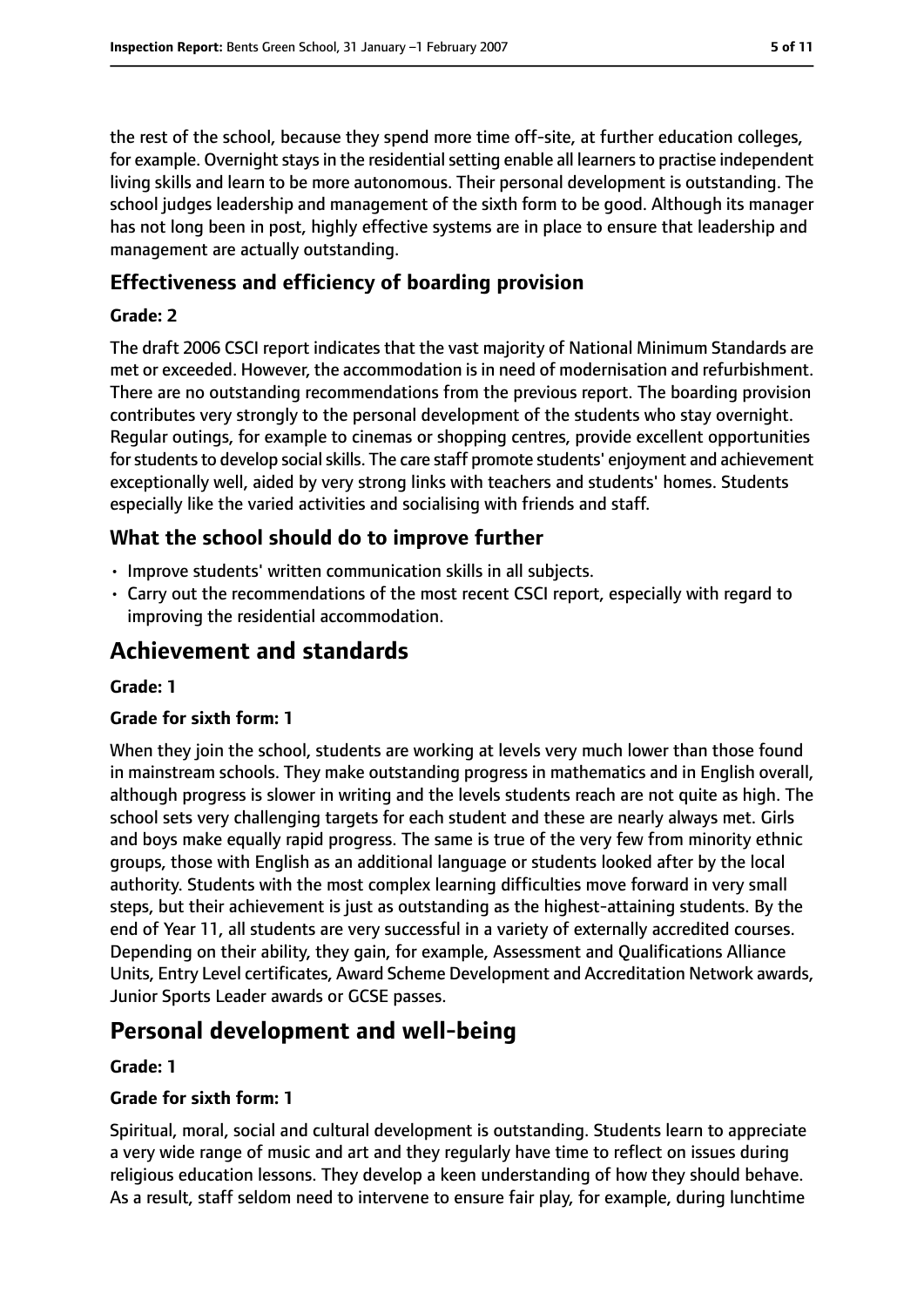games. Behaviour is outstanding. Students appreciate that staff always deal seriously with the rare occasions of bullying. During school lunch and meals in the residential setting, students make choices and demonstrate their knowledge of healthy eating. They become very aware of how to stay safe. An assembly led by Key Stage 4 students with the most complex needsincluded good advice such as 'remain seated until the bus has stopped'. Attendance is above average, reflecting students' enormous enjoyment of school. They do a great deal to help each other, the staff and the wider community. Students mature into confident young people, extremely well prepared for their lives beyond school.

# **Quality of provision**

## **Teaching and learning**

#### **Grade: 1**

#### **Grade for sixth form: 1**

All staff members of classroom teams share the same very high aspirations for students' personal development and achievement. Teachers and teaching assistants work together very closely to identify ways forward for each student. They use consistent approaches, for example, when discouraging a particular type of behaviour or helping students to understand how they can improve. Relationships between staff and students are excellent. Staff make it very clear that each student is valued, boosting students' self-esteem and prompting them to play a full part in lessons. Teachers' in-depth knowledge of their subjects enables them to plan highly relevant activities which tackle students' particular barriers to learning. They regularly take advantage of opportunities to promote writing, but these are not quite as extensive or as effective as they could be.

#### **Curriculum and other activities**

#### **Grade: 1**

#### **Grade for sixth form: 1**

The curriculum is constantly developing in order to keep pace with students increasingly complex and varied needs. There is always a clear and highly relevant emphasis on literacy, numeracy and all aspects of personal, social and health education. Work-related learning is an exceptionally strong and successful feature of Key Stage 4 and the sixth form. Much of the work of these students is accredited and is supported by very strong links with mainstream schools. These partnerships enable, for example, individual students to follow GCSE courses. A huge range of visits enriches learning in school. For instance, students have performed at the Royal Albert Hall and watched performances at Covent Garden, supporting their understanding of musical performance and their cultural development. The physical education curriculum is very wide ranging, enhanced by visiting coaches and partnerships with other schools. In addition to the boarding provision, students take part in residential visits offering new experiences and developing independence skills.

#### **Care, guidance and support**

#### **Grade: 1**

#### **Grade for sixth form: 1**

Students are cared for extremely well. Very secure and comprehensive arrangements to safeguard them involve teaching and residential staff. Students say that they feel safe and know what to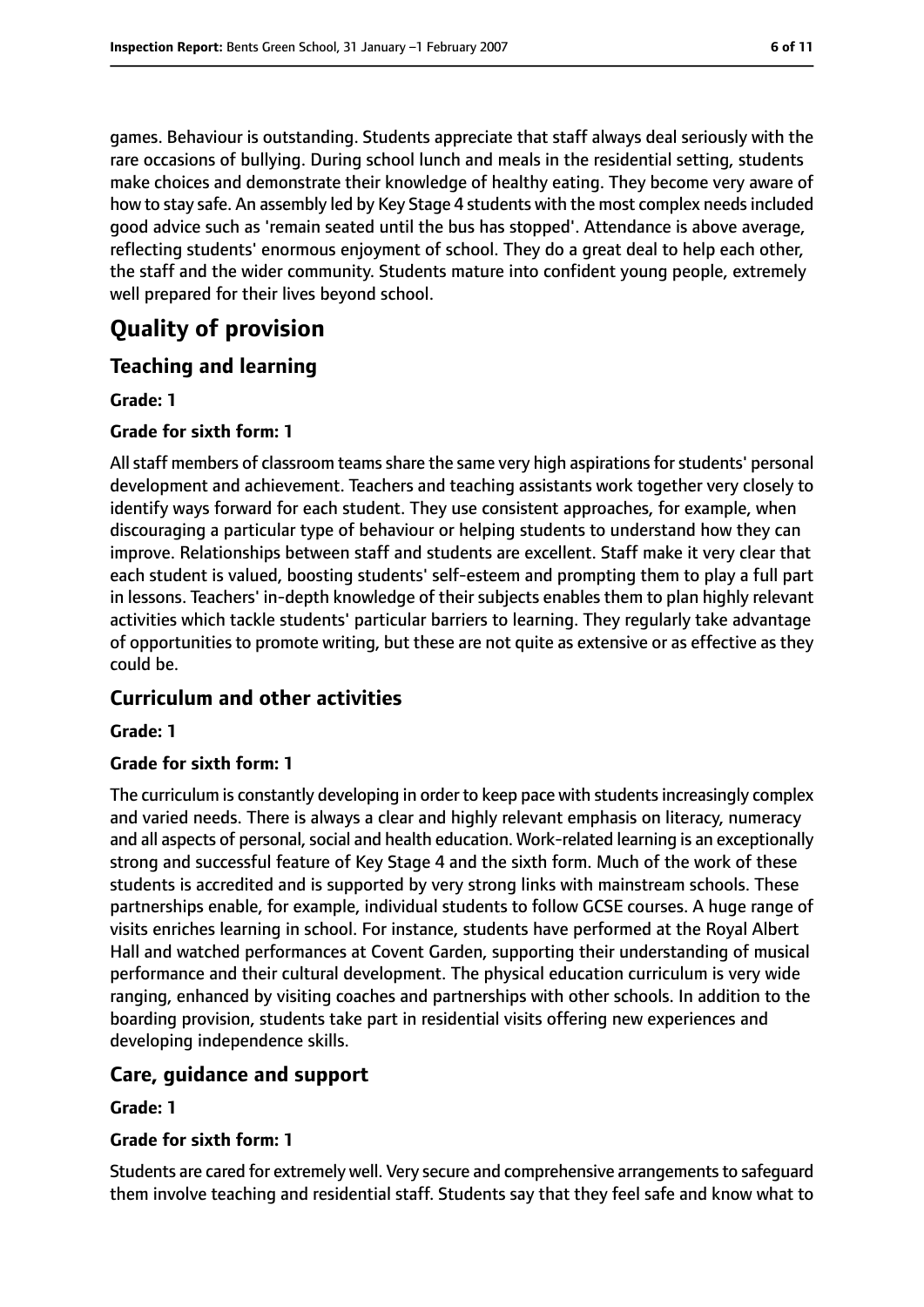do if worried. Each student's 'communication passport' informs all staff, including school transport staff, about their needs and how best to meet them. A wide range of agencies works very closely with the school to add to the support for students and their families. Great care is taken to ensure that the social needs of the small number of girls are met. Planning forstudents' futures is very thorough, with the full involvement of students and their families. Students' academic progress is tracked rigorously and assessment information is analysed thoroughly. The outcomes of these systems are used in a variety of ways in order to ensure that individuals and groups make the best possible progress.

# **Leadership and management**

#### **Grade: 1**

#### **Grade for sixth form: 1**

The headteacher's leadership is extremely well informed, thoughtful and effective. Nothing about the school is left to chance. For instance, the arrangements to induct new leaders into their roles fill them with confidence while ensuring that standards never slip. The senior team brings a breadth of expertise together with enthusiasm and commitment to excellence. This is seen in the school's current drive towards specialist status for communication and interaction. Monitoring arrangements are rigorous and effective, with outcomes leading directly to the school's plan for improvement and hence to raising standards. The views of all stakeholders are sought and acted on. Parents' views are extremely positive about everything the school does. Governors are very clear about what the school does well. Through committees and working parties which consider, for example, the implications of the projected expansion of the sixth form, governors provide significant support and challenge.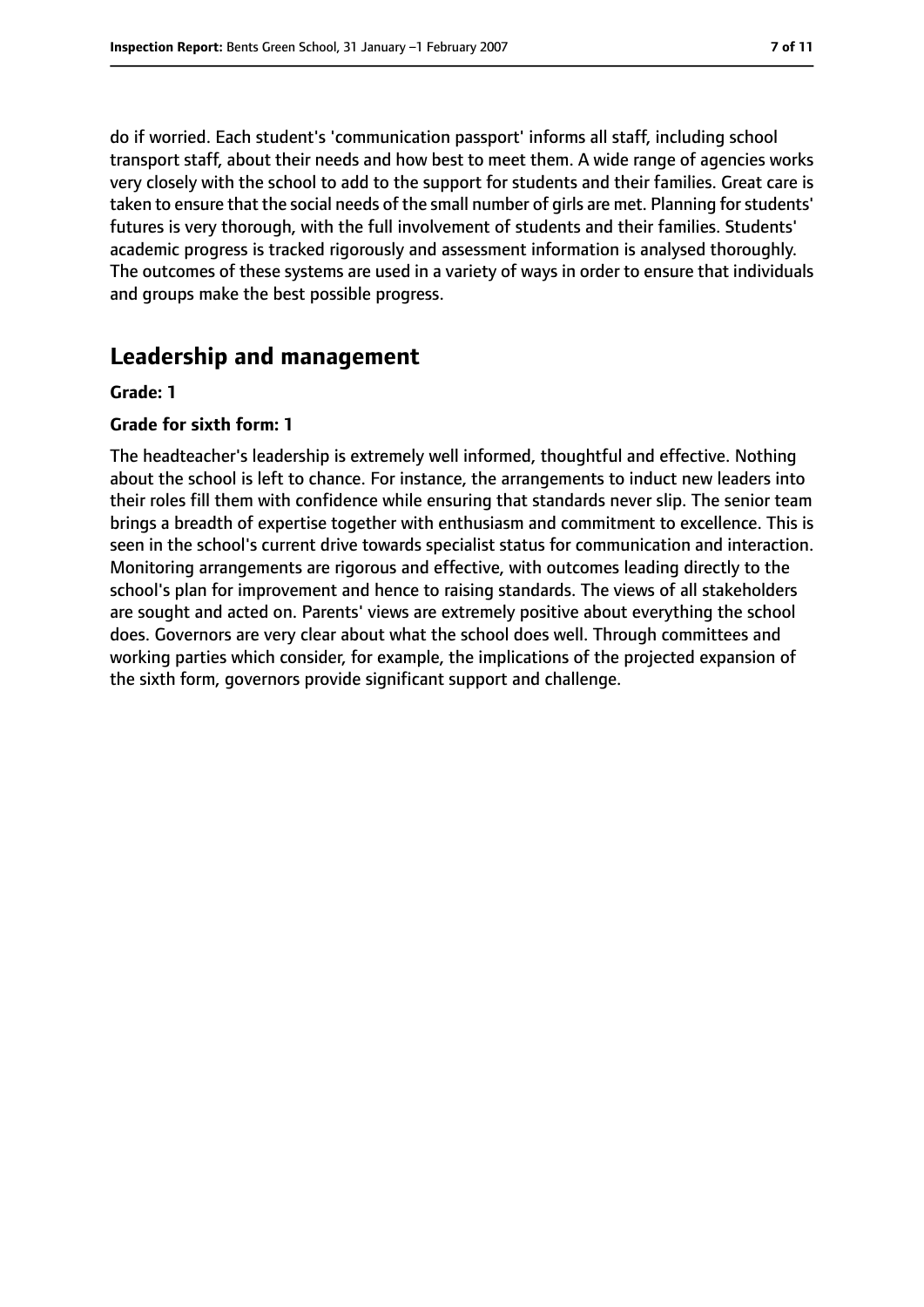**Any complaints about the inspection or the report should be made following the procedures set out in the guidance 'Complaints about school inspection', which is available from Ofsted's website: www.ofsted.gov.uk.**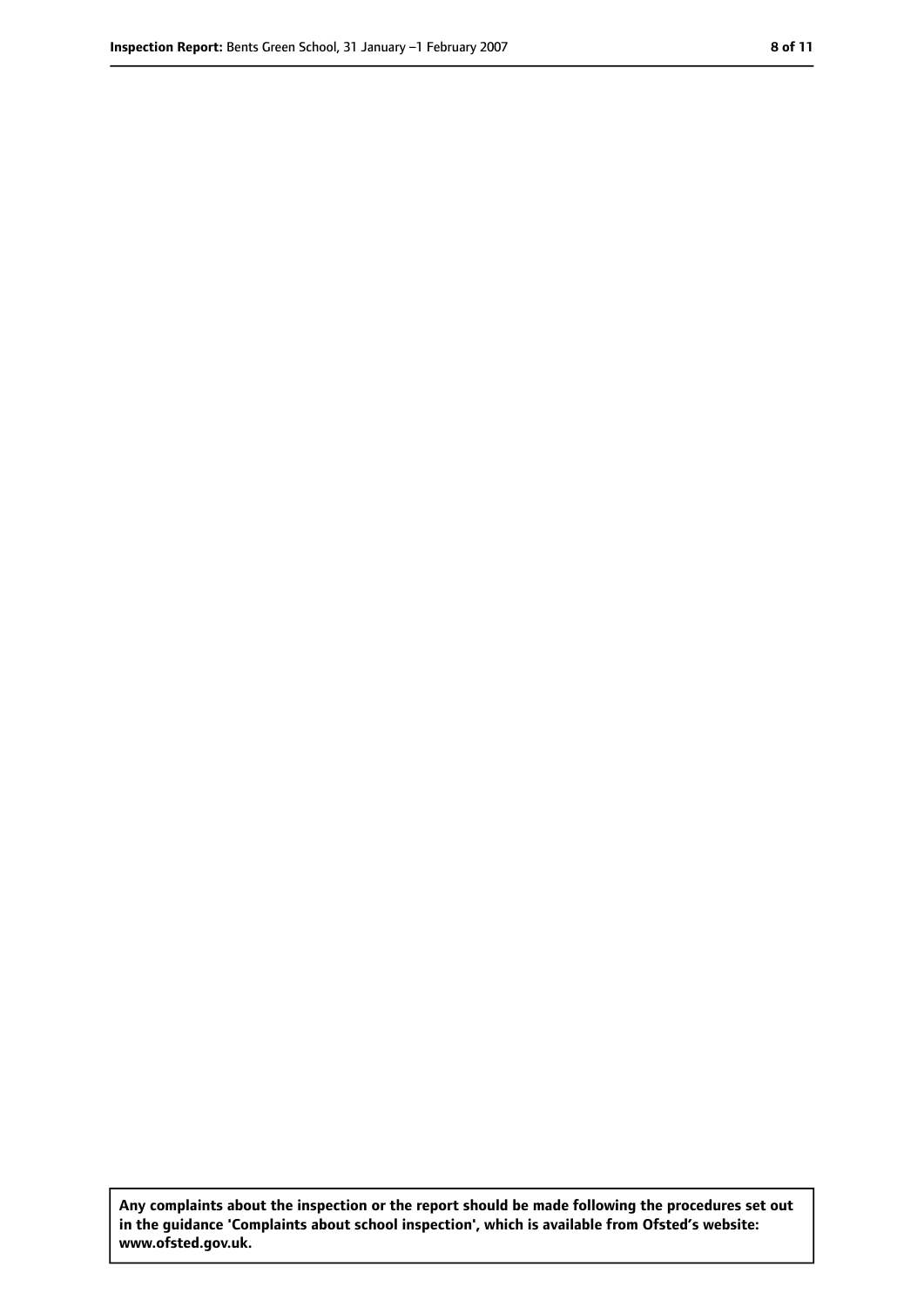#### **Annex A**

# **Inspection judgements**

| Key to judgements: grade 1 is outstanding, grade 2 good, grade 3 satisfactory, $\vert$ | School         | $16-19$ |
|----------------------------------------------------------------------------------------|----------------|---------|
| and arade 4 inadeauate                                                                 | <b>Overall</b> |         |

# **Overall effectiveness**

| How effective, efficient and inclusive is the provision of<br>education, integrated care and any extended services in meeting<br>the needs of learners? |     |           |
|---------------------------------------------------------------------------------------------------------------------------------------------------------|-----|-----------|
| How well does the school work in partnership with others to<br>promote learners' well-being?                                                            |     |           |
| The effectiveness and efficiency of boarding provision                                                                                                  |     | <b>NA</b> |
| The effectiveness of the school's self-evaluation                                                                                                       |     |           |
| The capacity to make any necessary improvements                                                                                                         |     |           |
| Effective steps have been taken to promote improvement since<br>the last inspection                                                                     | Yes | <b>NA</b> |

# **Achievement and standards**

| How well do learners achieve?                                                                               |  |
|-------------------------------------------------------------------------------------------------------------|--|
| The standards <sup>1</sup> reached by learners                                                              |  |
| How well learners make progress, taking account of any significant<br>variations between groups of learners |  |
| How well learners with learning difficulties and disabilities make<br>progress                              |  |

## **Personal development and well-being**

| How good is the overall personal development and<br>well-being of the learners?                                  |  |
|------------------------------------------------------------------------------------------------------------------|--|
| The extent of learners' spiritual, moral, social and cultural<br>development                                     |  |
| The behaviour of learners                                                                                        |  |
| The attendance of learners                                                                                       |  |
| How well learners enjoy their education                                                                          |  |
| The extent to which learners adopt safe practices                                                                |  |
| The extent to which learners adopt healthy lifestyles                                                            |  |
| The extent to which learners make a positive contribution to<br>the community                                    |  |
| How well learners develop workplace and other skills that will<br>contribute to their future economic well-being |  |

## **The quality of provision**

| How effective are teaching and learning in meeting the<br>full range of the learners' needs?          |  |
|-------------------------------------------------------------------------------------------------------|--|
| How well do the curriculum and other activities meet the<br>range of needs and interests of learners? |  |
| How well are learners cared for, guided and supported?                                                |  |

 $^1$  Grade 1 - Exceptionally and consistently high; Grade 2 - Generally above average with none significantly below average; Grade 3 - Broadly average to below average; Grade 4 - Exceptionally low.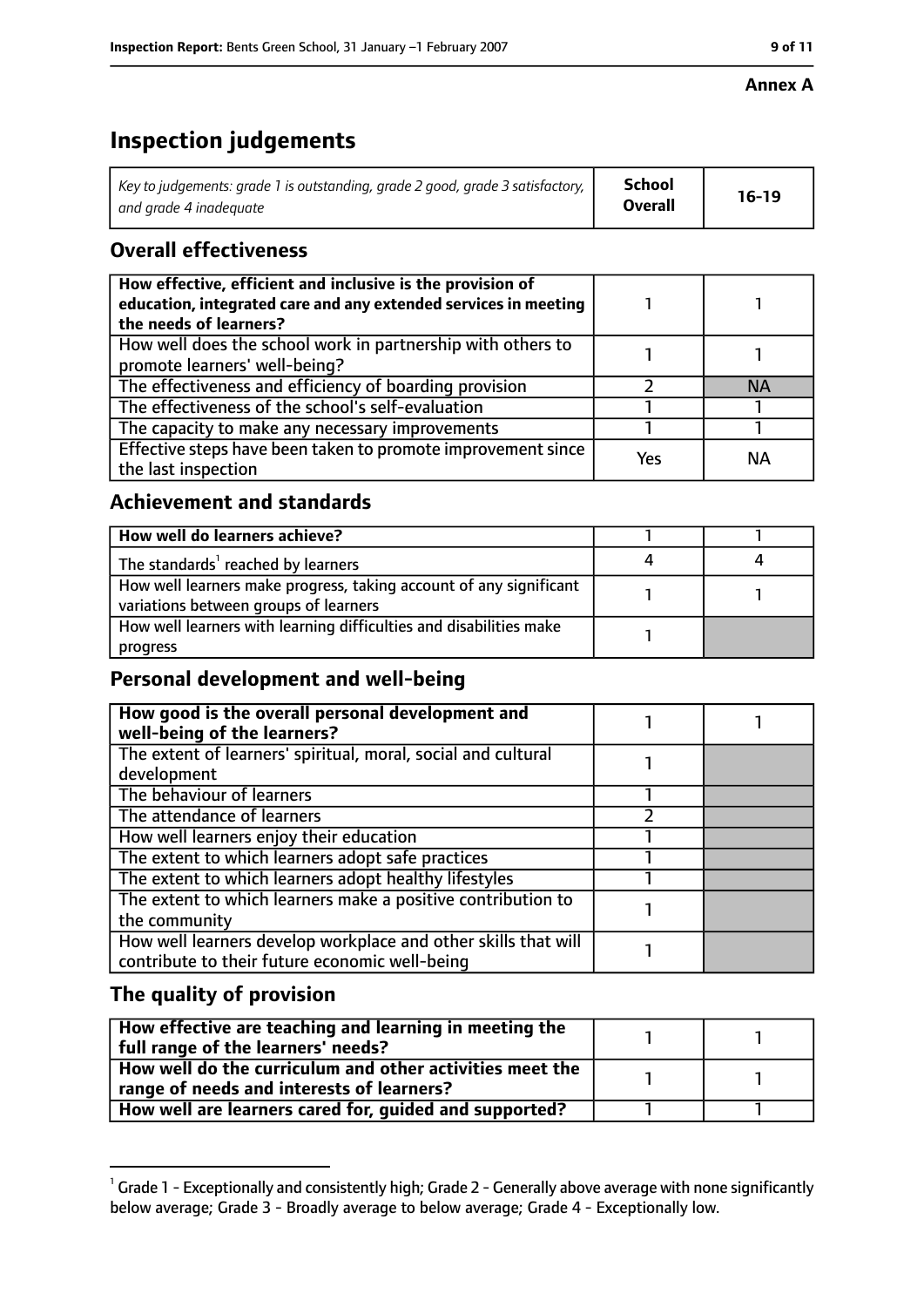#### **Annex A**

# **Leadership and management**

| How effective are leadership and management in raising<br>achievement and supporting all learners?                                                 |           |            |
|----------------------------------------------------------------------------------------------------------------------------------------------------|-----------|------------|
| How effectively leaders and managers at all levels set clear<br>direction leading to improvement and promote high quality of<br>care and education |           |            |
| How effectively performance is monitored, evaluated and<br>improved to meet challenging targets                                                    |           |            |
| How well equality of opportunity is promoted and discrimination<br>tackled so that all learners achieve as well as they can                        |           |            |
| How effectively and efficiently resources, including staff, are<br>deployed to achieve value for money                                             |           |            |
| The extent to which governors and other supervisory boards<br>discharge their responsibilities                                                     |           |            |
| Do procedures for safequarding learners meet current<br>qovernment requirements?                                                                   | Yes       | <b>Yes</b> |
| Does this school require special measures?                                                                                                         | No        |            |
| Does this school require a notice to improve?                                                                                                      | <b>No</b> |            |